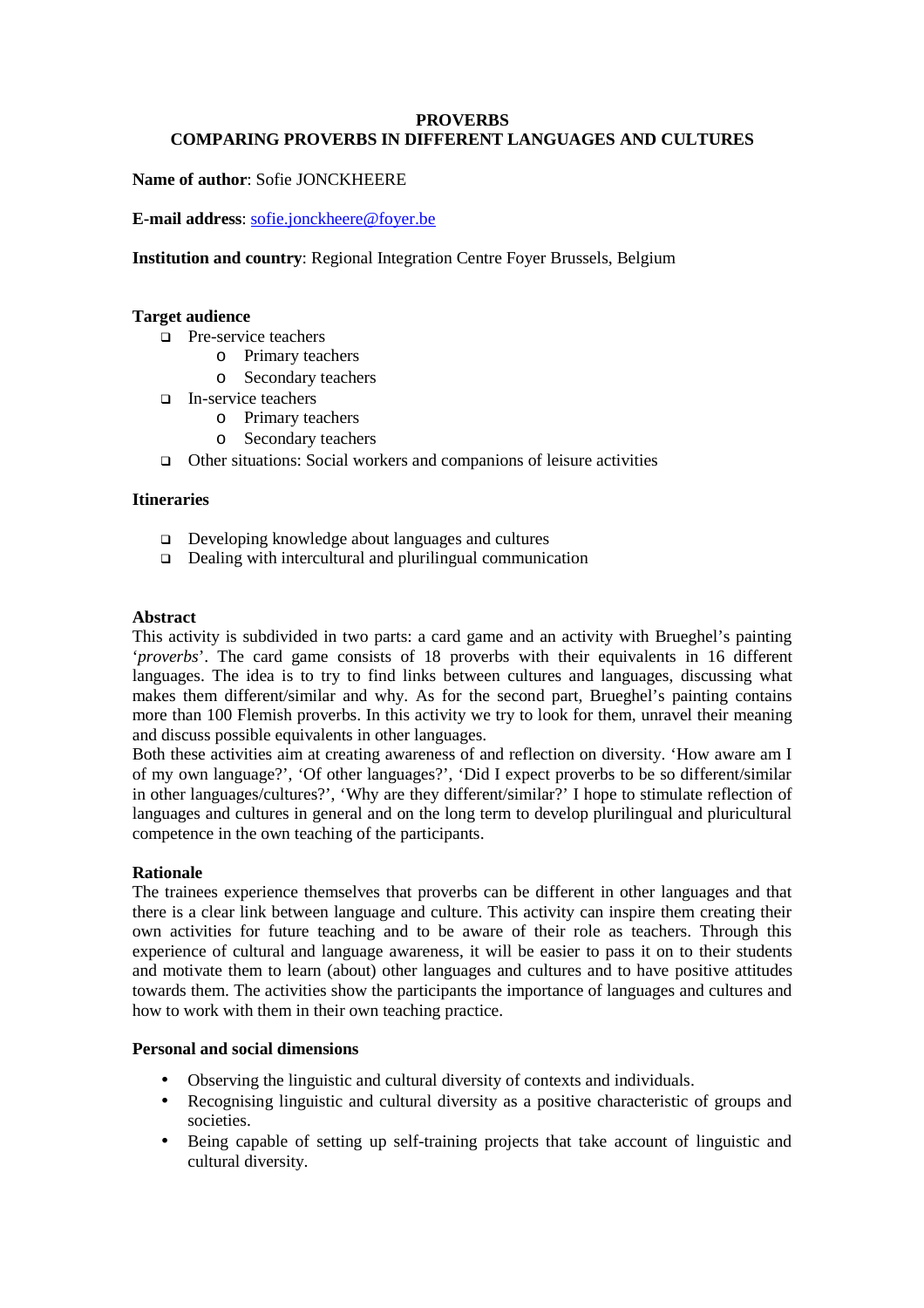### **Professional dimensions**

- Being aware of the need for a new linguistic and cultural education capable of promoting plurilingualism and pluriculturalism.
- Knowing and defending the reasons for an education favourable to the development of plurilingual and pluricultural competence.
- Being aware of the challenges of language education policies.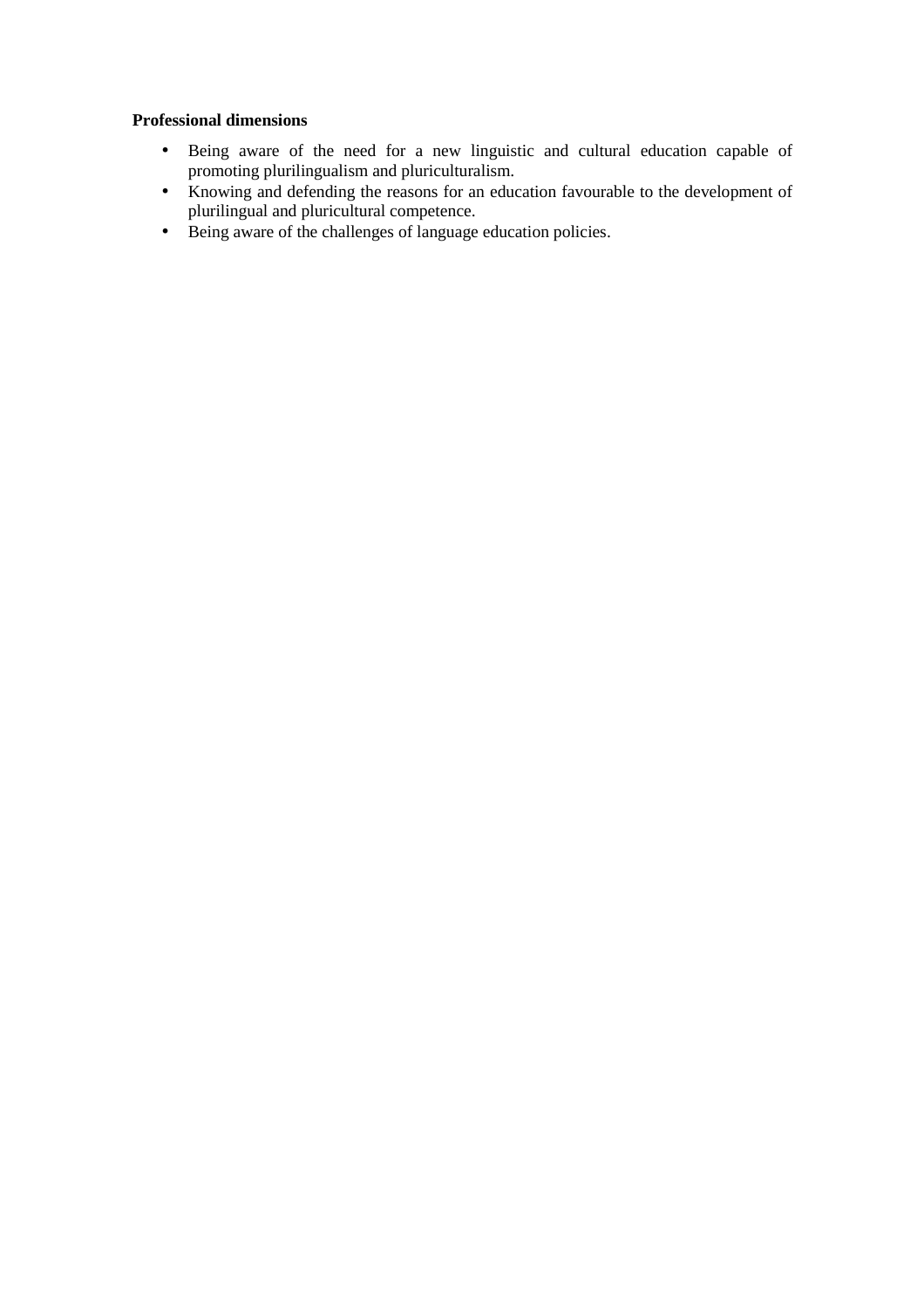#### **Activity 1: Card game**  (see appendix 1)

- -*The cards have to be cut right above the name of the language*
- *The proverbs are translated into English between brackets. If the participants don't have a thorough command of English, it's advisable to translate them into your own language.*

### **Comparing proverbs in different languages and cultures**

Timing: 90'

Material required: cards of the card game

Grouping:  $\mathbb{C}^{\mathbb{C}}$   $\mathbb{C}^{\mathbb{C}}$   $\mathbb{C}^{\mathbb{C}}$  (2 to 4 players)

### Description of the activities:

Play the cardgame:

- - There are 18 proverbs with their equivalents in 16 different languages. Depending on the group, you can select languages or you can take them all. Just make sure you take an even number of cards for each proverb. Shuffle them well and put them upside down on the table. The first player takes two cards. If he thinks the two proverbs mean the same, he can keep them. If not, they have to be put back on the same place. The next player turns a card and combines it with another, trying to remember it's place if seen before. (So it's a kind of memorygame as well). This way they continue until all cards are taken away. The player with most sets of cards wins.
- - After that you put the same proverbs in the different languages together and discuss the meaning of it and the differences and similarities between the languages, trying to group them by families. Try to find similar words and look them up in dictionaries.
- - Try also to find links between culture and language, guessing what makes the difference and why. If possible, say the proverb in your own mothertongue and compare it with the other languages and cultures.
- -Finally, you can share your experiences with the whole group.

(Alternative: You can leave out the proverbs in the language of the participants and ask them to find them through the others.)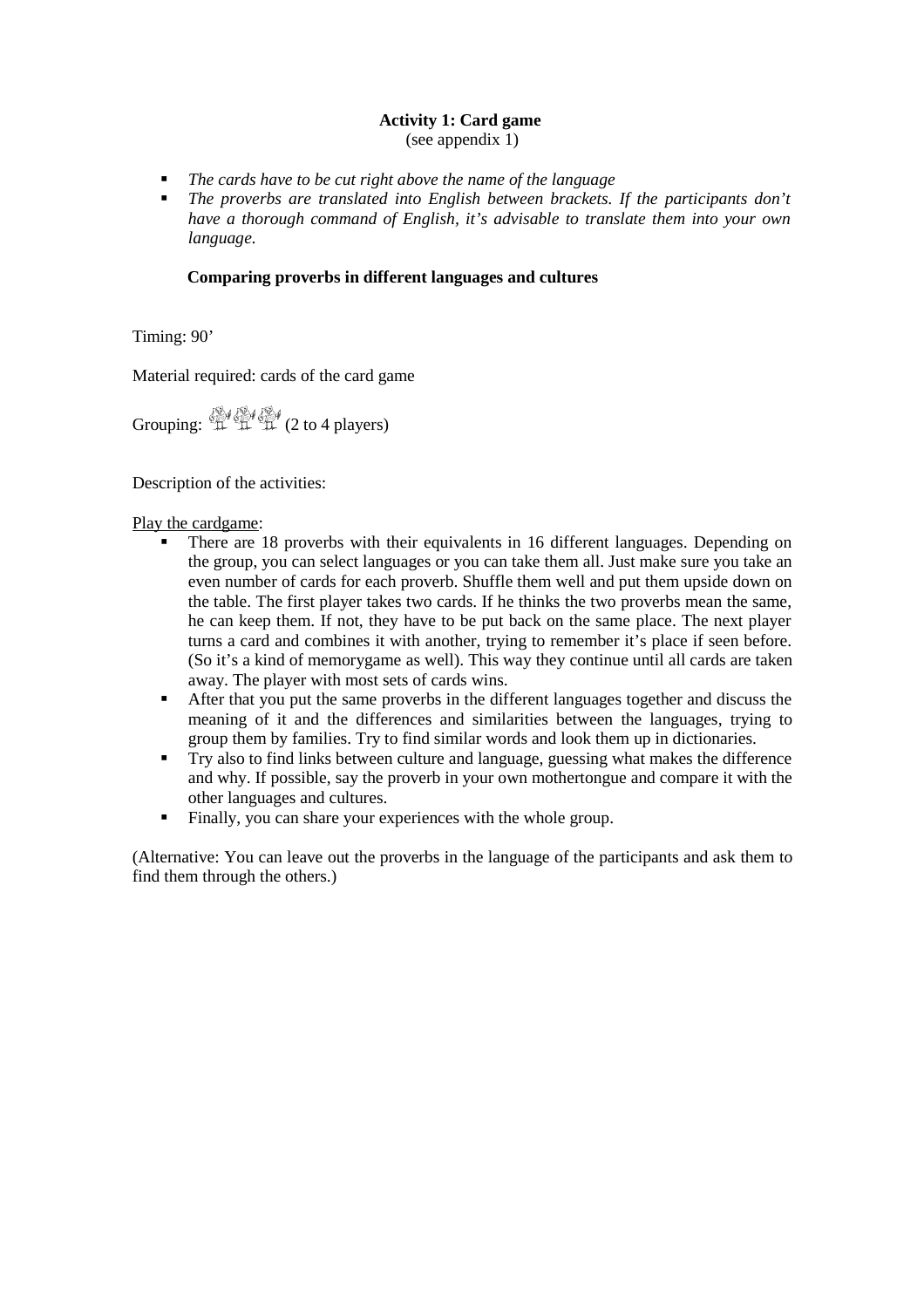### **Activity 2: Brueghel painting**

### **Worksheet 1**

### **Comparing proverbs in different languages and cultures**

Timing: 60'

Material required: colour print of the Brueghel painting

Grouping:  $\mathbb{R}$  (pair work)

Description of the activities:

The Brueghel painting: Pieter Brueghel the Younger is a Belgian, more specifically Flemish (northern part), painter (see annexe). In 1595 he painted "*proverbs<sup>1</sup>* ", a copy of his father's work; Pieter Brueghel the Elder "*The Flemish Proverbs"* (1559). He included more than 100 proverbs in his painting! Most of them are not anymore used, but some of them are still current.

You can ask the participants to first find proverbs on the painting by themselves. Or you can give them directly the following list of 19 Flemish proverbs (with literal translation into English between brackets) and ask them to locate them on the painting and try to find out what they mean. Finally, they discuss how they would say these proverbs in their own language.

<sup>1</sup> Museum: KBC Bank NV, Rockoxhuis, Antwerp, Belgium, www.rockoxhuis.be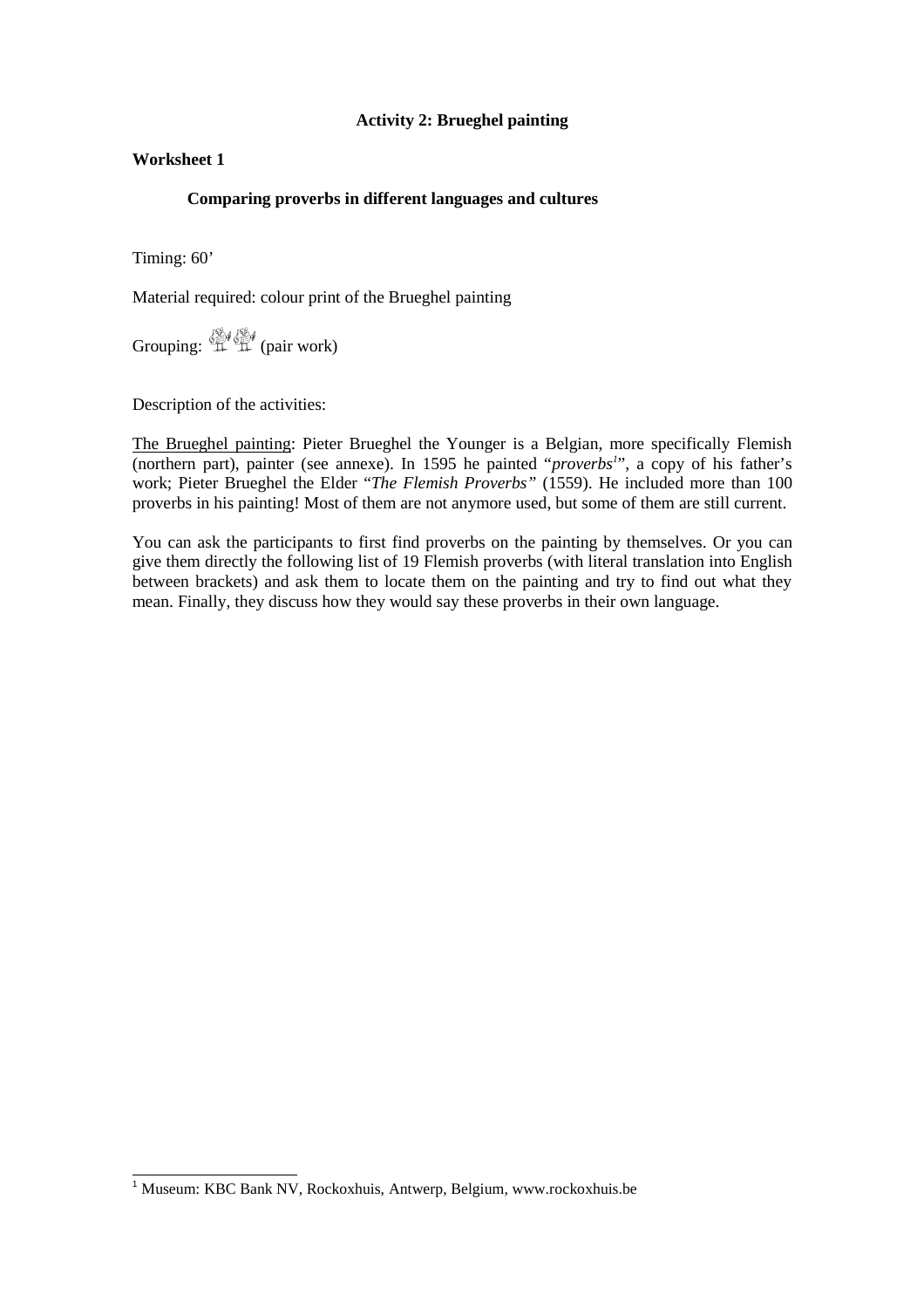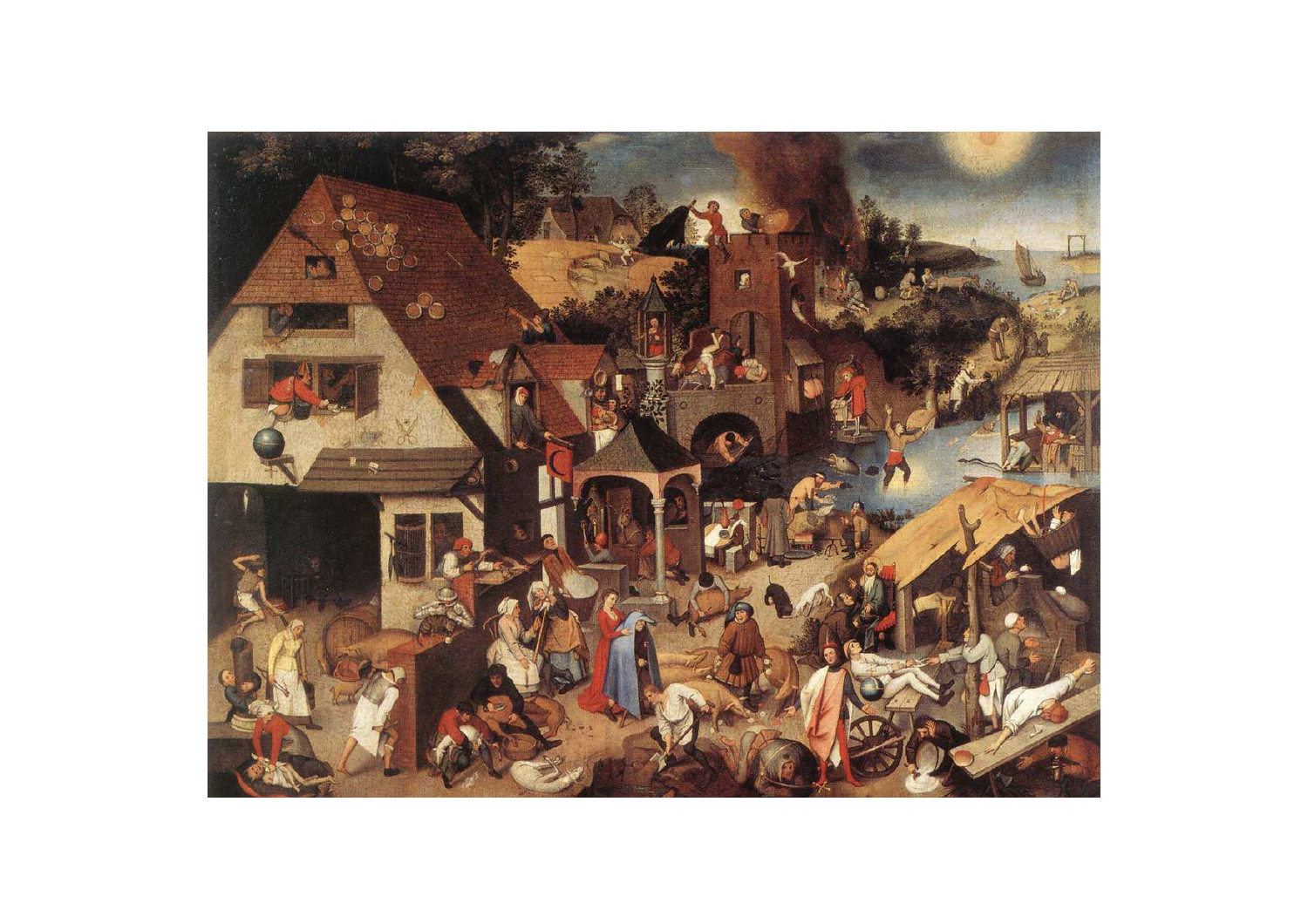- a) Try to find the following Flemish proverbs on the painting
- a) What do you think they mean?
- b) Discuss how you would say them in your own language (Write down your answers)

### **1. Met het hoofd tegen de muur lopen**

- *(To run with your head against the wall)*
- **2. De kat de bel aanbinden** 
	- *(To tie the bell to the cat)*
- **3. Bij de duivel te biecht gaan)**
	- *(To confess at the devil's)*
- **4. Als het kalf verdronken is, delft men de put** 
	- *(When the calf has drown, one quarries the pit)*
- **5. Een spaak in het wiel steken** 
	- *(To put a stick in the wheel)*
- **6. Hij is door de mand gevallen** 
	- *(He fell through the basket)*
- **7. Op hete kolen zitten** 
	- *(To sit on hot coals)*
- **8. De omgekeerde wereld** 
	- *(The world upside down)*
- **9. Op de wereld schijten** 
	- *(To shit on the world)*
- **10. Iemand bij de neus nemen** 
	- *(To take somebody by the nose)*
- **11. Iets door de vingers zien** 
	- *(To see something through the fingers)*
- **12. Achter het net vissen** 
	- *(To fish behind the net)*
- **13. Zijn pijlen verschieten** 
	- *(To shoot away one's arrows)*
- **14. Tegen de stroom inzwemmen** 
	- *(To swim against the flow)*

## **15. Van andermans leer is het goed riemen snijden**

- *(It's easy to cut belts from someone else's leather)*
- **16. Zijn geld in het water werpen** 
	- *(To throw one's money into the water)*
- **17. Twee vliegen in één klap vangen** 
	- *(To catch two flies with one slap)*
- **18. Waar rook is, is vuur** 
	- *(Where there's smoke, there's fire)*
- **19. Een oogje in het zeil houden** 
	- *(To keep an eye in the sail)*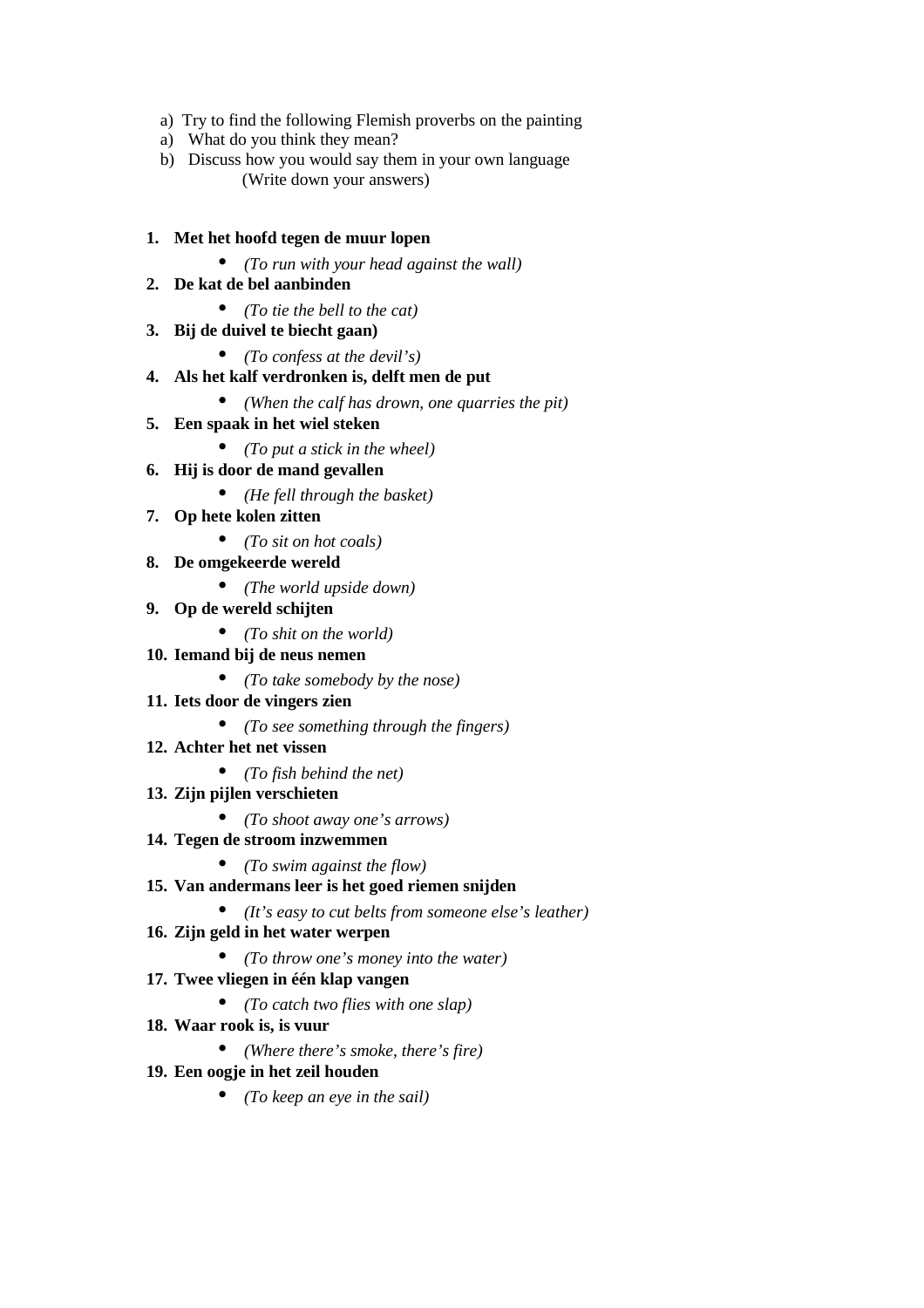### **Worksheet 2 Comparing proverbs in different languages and cultures**

Timing: 30'

Material required: /

Grouping:  $\mathbb{H}$  (pair work)

Description of the activities:

Here you find the solutions, the literal translation of the proverb into English, the meaning of it and the English equivalent.

Finally, you can discuss in the whole group if you couldn't find some proverbs or if you're not sure about their meanings.



<sup>&</sup>lt;sup>2</sup> http://www.taalkabaal.nl/spreekwoorden/index.php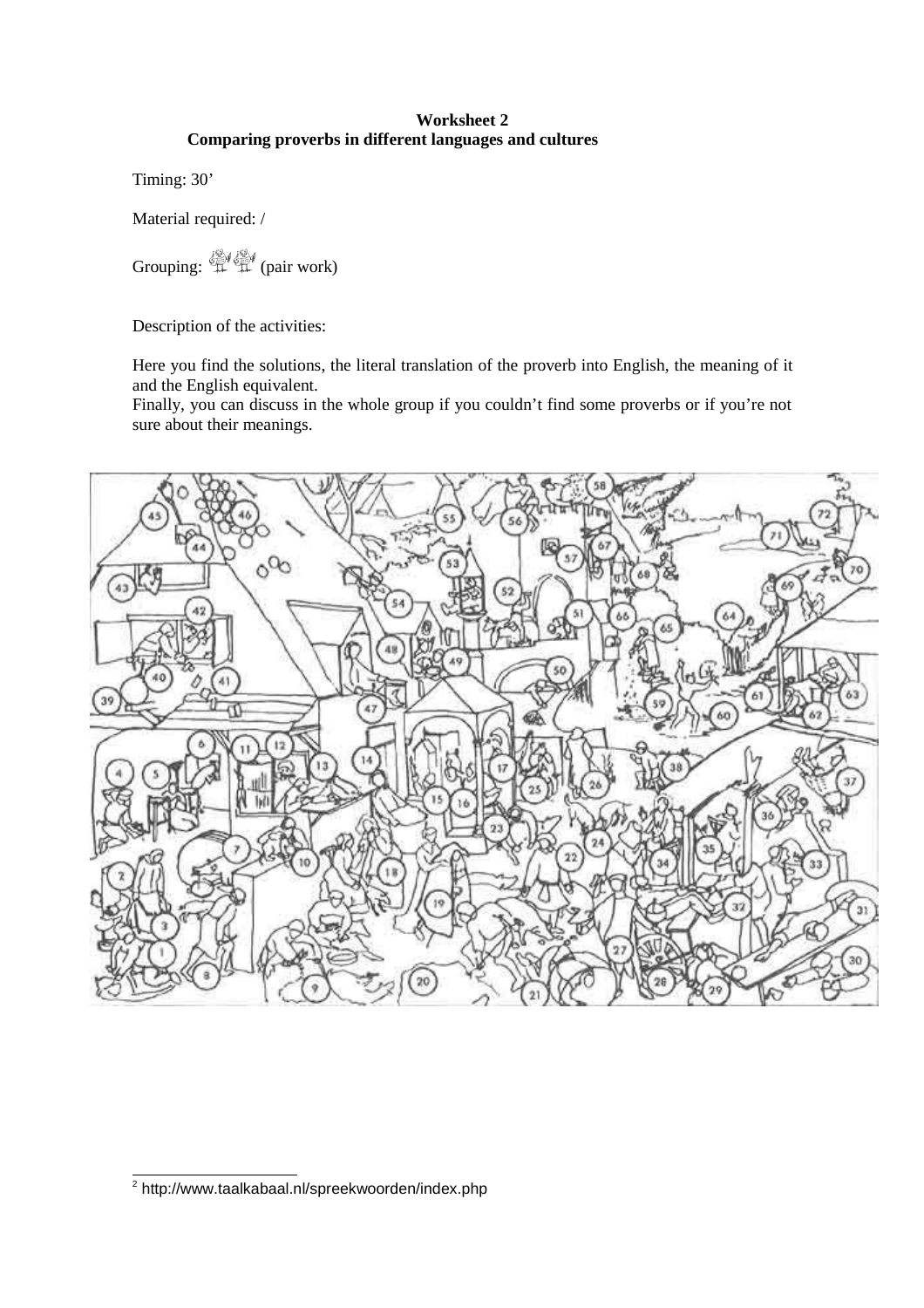## **1. Met het hoofd tegen de muur lopen (N°8)**

- *(To run with the head against the wall)*
- $\bullet$  = To be faced with unwillingness
- To run one's head against a wall

## **2. De kat de bel aanbinden (N°10)**

- *(To tie the bell to the cat)*
- $\bullet$  = To be the first to start something difficult
- To bell the cat
- **3. Bij de duivel te biecht gaan (N°16)**
	- *(To confess at the devil's)*
	- $\bullet$  = To confess your secrets to some one you can't trust
	- To consort with the devil

# **1. Als het kalf verdronken is, delft men de put (N°20)**

- *(If the calf has drown, one quarries the pit)*
- $\bullet$  = To make up for your mistake when it's too late
- It's too late to lock the stable door after the horse has bolted
- **2. Een spaak in het wiel steken (N°28)**
	- *(To put a stick in the wheel)*
	- $\bullet$  = To hinder progress
	- To throw a spanner in the works
- **3. Hij is door de mand gevallen (N°37)**
	- *(He fell through the basket)*
	- $\bullet$  = To have to admit a mistake
	- To have to come clean

## **4. Op hete kolen zitten (N°38)**

- *(To sit on hot coals)*
- $\bullet$  = To be impatient
- To be on tenterhooks
- **5. De omgekeerde wereld (N°39)**
	- *(The world upside down)*
	- $\bullet$  = Everything is turned upside down
	- It's a mad world
- **6. Op de wereld schijten (N°40)**
	- *(To shit on the world)*
	- $\bullet$  = Not care about anything
	- Not give a shit
- **7. Iemand bij de neus nemen (N°42)**
	- *(To take somebody by the nose)*
	- $\bullet$  = To fool somebody
	- To pull someone's leg
- **8. Iets door de vingers zien (N°43)**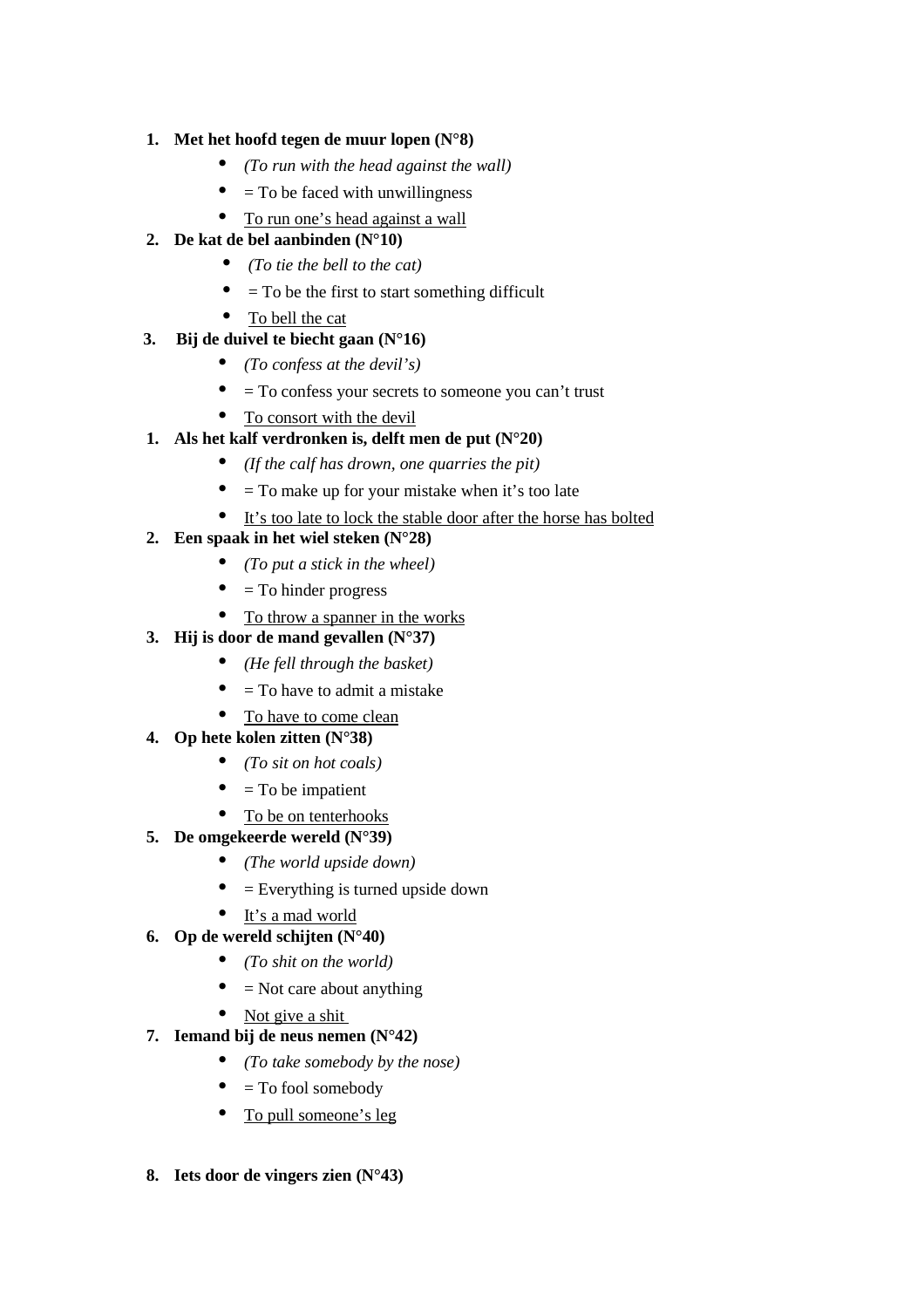- *(To see something through the fingers)*
- $\bullet$  = To accept something, to close your eyes and pretend you didn't see
- To turn a blind eye to something
- **9. Achter het net vissen (N°50)**
	- *(To fish behind the net)*
	- $\bullet$  = To come too late and see your chance slip away
	- To miss the boat

# **13. Zijn pijlen verschieten (N°54)**

- *(To shoot away one's arrows)*
- $\bullet$  = To spill one's strength
- To fire one's last shot

# **1. Tegen de stroom inzwemmen (N°61)**

- *(To swim against the flow)*
- $\bullet$  = To persevere in spite of resistance)
- To go against the current

# **2. Van andermans leer is het goed riemen snijden (N°63)**

- *(It's easy to cut belts from someone else's leather)*
- $\bullet$  = It's easy to use something if it belongs to someone else
- Men cut long thongs of other men's leather

# **3. Zijn geld in het water werpen (N°65)**

- *(To throw one's money into the water)*
- $\bullet$  = To waste money
- To throw one's money away
- **4. Twee vliegen in één klap vangen (N°67)**
	- *(To catch two flies with one slap)*
	- $\bullet$  = To obtain two goals at the same time
	- To kill two birds with one stone
- **5. Waar rook is, is vuur (N°68)**
	- *(Where there's smoke, there's fire)*
	- $\bullet$  = Nothing is without cause, every gossip contains some truth
	- There's no smoke without fire
- **6. Een oogje in het zeil houden (N°71)**
	- *(To keep an eye in the sail)*
	- $\bullet$  = To look on attentively that nothing goes wrong
	- To keep an eye on things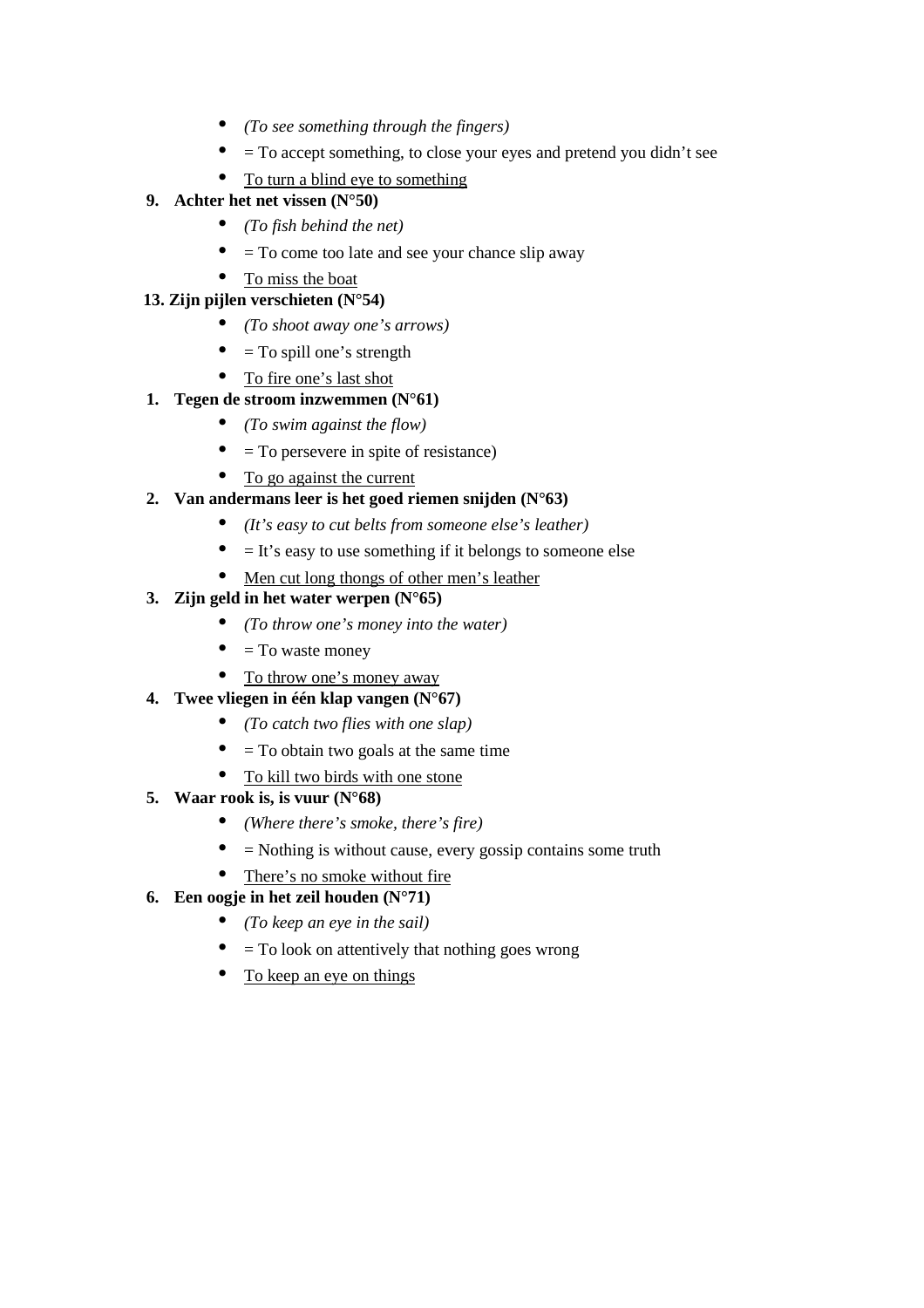### **Assessment**

The aim of these activities is to create awareness of diversity and reflection about diversity. I also aim at an examination of one's own identity: 'How aware am I of other languages? Did I expect proverbs to be so different in other languages/cultures?' I hope to stimulate reflection of languages and cultures in general and on the long term to develop plurilingual and pluricultural competence in the own teaching of the participants.

The activities can be assessed in an evaluation-discussion with the students afterwards. You can ask them the following questions:

- Did you enjoy the activities?
- What was most striking to you?
- Did you expect proverbs to be so similar/different in other languages?
- Did you find links between language en cultures?
- How can you use this activity in your own teaching?
- …

### **Bibliography**

- www.spreekwoord.net (website with proverbs)
- H. De Smedt, H. Leon, W. Schrauwen (2003). Meer dan één taalbeschouwing. Een lessenpakket over talen, meertaligheid en taaldiversiteit. Regionaal Integratiecentrum Foyer Brussel en Nascholing Brussel.
- Brueghel painting: www.rockoxhuis.be, en.wikipedia.org, http://gallery.euroweb.hu/html/b/bruegel/pieter\_y/, http://www.taalkabaal.nl/spreekwoorden/index.php
- Annexe on Brueghel: en.wikipedia.org, www.wga.hu, www.statenvertaling.net, www.ibiblio.org,